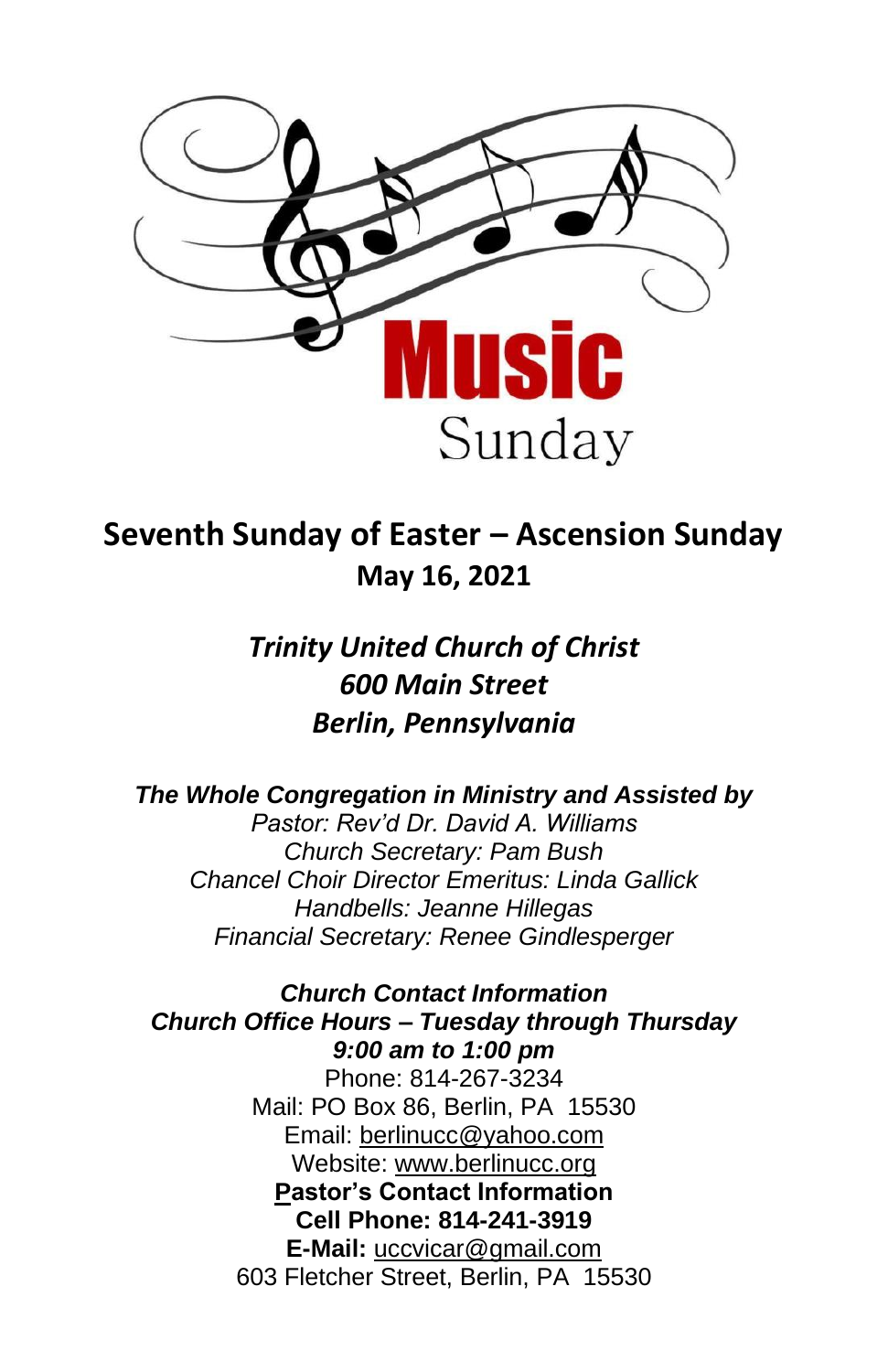\***The Doxology** *Praise God from Whom All Blessings Flow*

#### *Praise God from whom all blessings flow, Praise Him all creatures here below, Praise Him above the heavenly host, Praise Father, Son, and Holy Ghost! Amen.*

**\*The Psalter** *The 150th Psalm*

Praise the LORD!

Praise God in his sanctuary;

praise him in his mighty heavens!

- **<sup>2</sup> Praise him for his mighty deeds; praise him according to his excellent greatness!**
- <sup>3</sup> Praise him with trumpet sound; praise him with lute and harp!
- **<sup>4</sup> Praise him with tambourine and dance; praise him with strings and pipe!**
- <sup>5</sup> Praise him with sounding cymbals; praise him with loud clashing cymbals!
- **<sup>6</sup> Let everything that has breath praise the LORD! Praise the LORD!**

**\*Ascension Hymn: 231** *Jesus Shall Reign* – Duke Street

# **\*Apostolic Greeting**

Blessed be God: Father, Son, and Holy Spirit. **And blessed be his kingdom, now and forever. Amen.** Alleluia. Christ is risen! **The Lord is risen indeed. Alleluia!**

### **Morning Prayer**

**Our Savior's Prayer** [using **debts** and **debtors**]

# **WE HEAR GOD'S WORD**

# **Gospel of our Lord Jesus** *St. John 13:1*

**<sup>2</sup>** Now before the Feast of the Passover, when Jesus knew that his hour had come to depart out of this world to the Father, having loved his own who were in the world, he loved them to the end.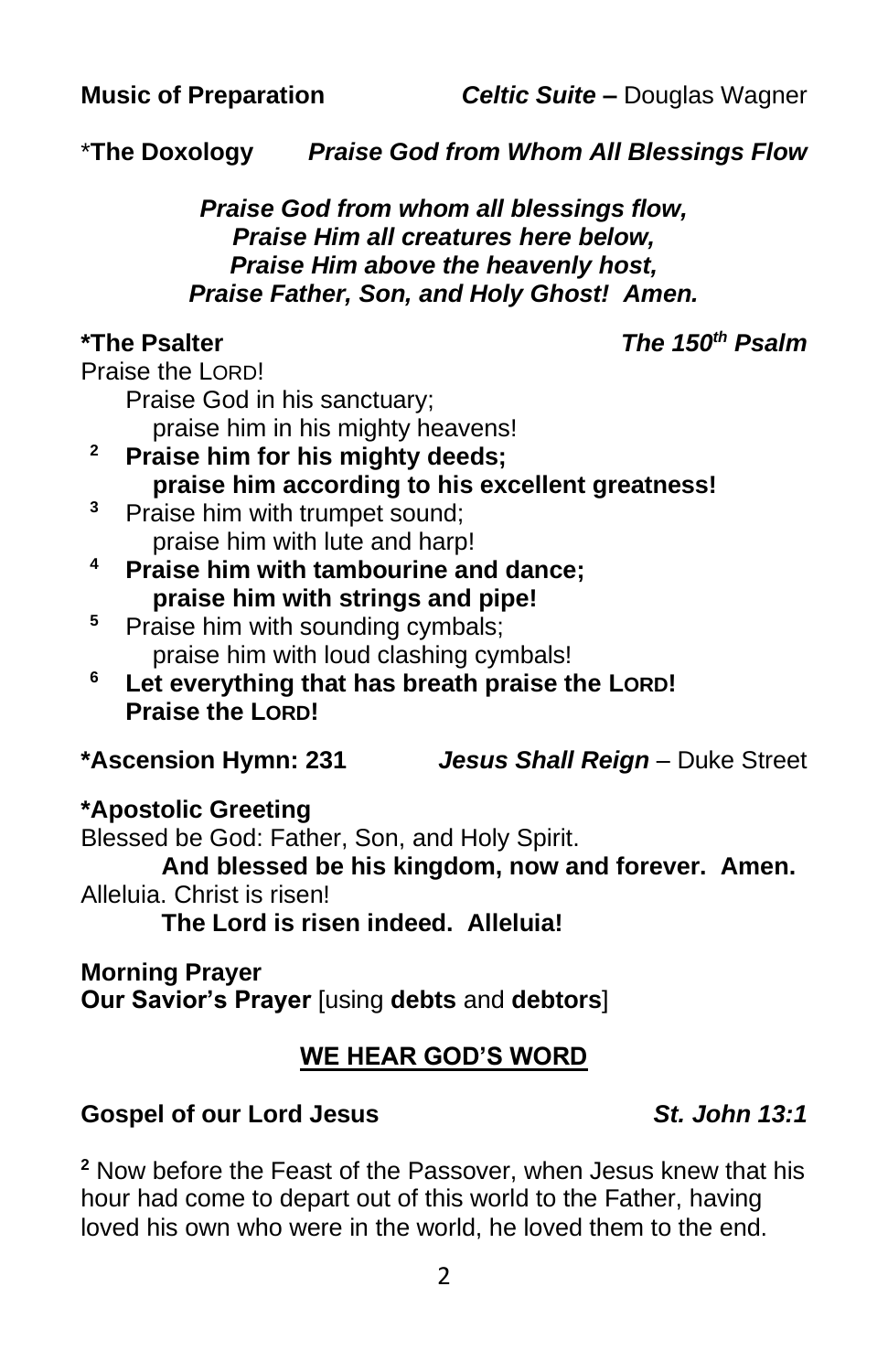#### *Jesus Lover of My Soul*

### **Blessing and Dismissal of Children to Sunday School**

#### **Gospel of our Lord Jesus St. Luke 23:26-43**

**<sup>26</sup>** And as they led him away, they seized one Simon of Cyrene, who was coming in from the country, and laid on him the cross, to carry it behind Jesus. **<sup>27</sup>** And there followed him a great multitude of the people and of women who were mourning and lamenting for him. **<sup>28</sup>** But turning to them Jesus said, "Daughters of Jerusalem, do not weep for me, but weep for yourselves and for your children. **<sup>29</sup>** For behold, the days are coming when they will say, 'Blessed are the barren and the wombs that never bore and the breasts that never nursed!' **<sup>30</sup>** Then they will begin to say to the mountains, 'Fall on us,' and to the hills, 'Cover us.' **<sup>31</sup>** For if they do these things when the wood is green, what will happen when it is dry?"

**<sup>32</sup>** Two others, who were criminals, were led away to be put to death with him. **<sup>33</sup>** And when they came to the place that is called The Skull, there they crucified him, and the criminals, one on his right and one on his left. **<sup>34</sup>** And Jesus said, "Father, forgive them, for they know not what they do." And they cast lots to divide his garments. **<sup>35</sup>** And the people stood by, watching, but the rulers scoffed at him, saying, "He saved others; let him save himself, if he is the Christ of God, his Chosen One!" **<sup>36</sup>** The soldiers also mocked him, coming up and offering him sour wine **<sup>37</sup>** and saying, "If you are the King of the Jews, save yourself!" **<sup>38</sup>** There was also an inscription over him, "This is the King of the Jews."

**<sup>39</sup>** One of the criminals who were hanged railed at him, saying, "Are you not the Christ? Save yourself and us!" **<sup>40</sup>** But the other rebuked him, saying, "Do you not fear God, since you are under the same sentence of condemnation? **<sup>41</sup>** And we indeed justly, for we are receiving the due reward of our deeds; but this man has done nothing wrong." **<sup>42</sup>** And he said, "Jesus, remember me when you come into your kingdom." **<sup>43</sup>** And he said to him, "Truly, I say to you, today you will be with me in paradise."

#### **Ministry of Music Trinity Bells**

#### *Via Delarosa*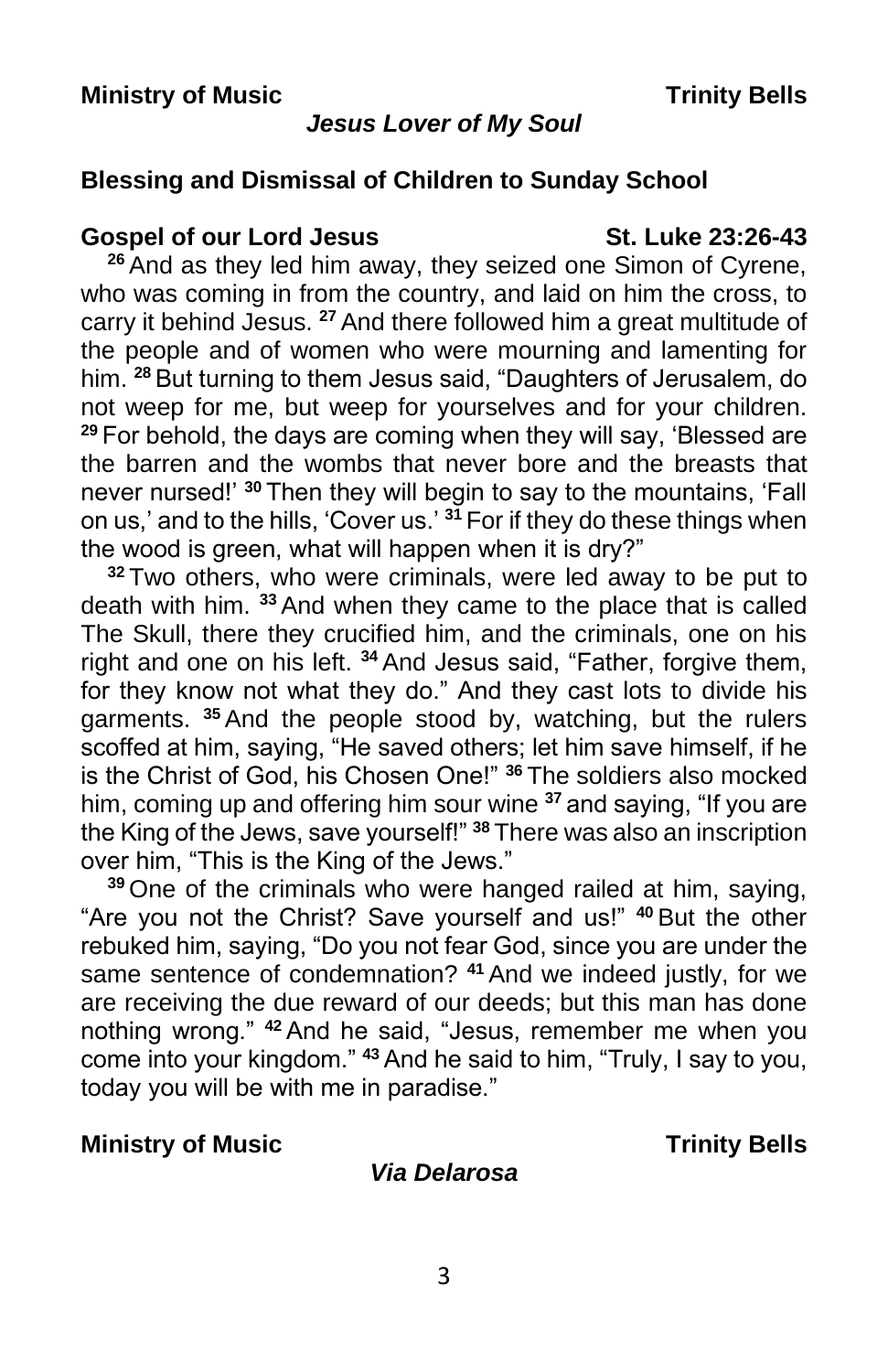# **Gospel of our Lord Jesus** *St. Luke 17:11-19*

**<sup>11</sup>** On the way to Jerusalem he was passing along between Samaria and Galilee. **<sup>12</sup>** And as he entered a village, he was met by ten lepers, who stood at a distance **<sup>13</sup>** and lifted up their voices, saying, "Jesus, Master, have mercy on us." **<sup>14</sup>** When he saw them he said to them, "Go and show yourselves to the priests." And as they went they were cleansed. **<sup>15</sup>** Then one of them, when he saw that he was healed, turned back, praising God with a loud voice; **<sup>16</sup>** and he fell on his face at Jesus' feet, giving him thanks. Now he was a Samaritan. **<sup>17</sup>** Then Jesus answered, "Were not ten cleansed? Where are the nine? **<sup>18</sup>** Was no one found to return and give praise to God except this foreigner?" **<sup>19</sup>** And he said to him, "Rise and go your way; your faith has made you well."

#### **Ministry of Music Trinity Bells**

# *Declare The Maker's Praise*

#### **Gospel of our Lord Jesus** *St. Matthew 3:13-17*

**<sup>13</sup>** Then Jesus came from Galilee to the Jordan to John, to be baptized by him. **<sup>14</sup>** John would have prevented him, saying, "I need to be baptized by you, and do you come to me?" **<sup>15</sup>** But Jesus answered him, "Let it be so now, for thus it is fitting for us to fulfill all righteousness." Then he consented. **<sup>16</sup>** And when Jesus was baptized, immediately he went up from the water, and behold, the heavens were opened to him, and he saw the Spirit of God descending like a dove and coming to rest on him; **<sup>17</sup>** and behold, a voice from heaven said, "This is my beloved Son, with whom I am well pleased."

#### **Ministry of Music Trinity Bells**

### *Down By the Riverside*

### **\*The Apostles' Creed**

Let us join together in professing the Christian faith as contained in the Scriptures of the Old & New Testaments. Do you believe in God? **I believe in God, the Father Almighty, creator of heaven and earth.** Do you believe in Jesus Christ? **I believe in Jesus Christ, his only Son, our Lord,**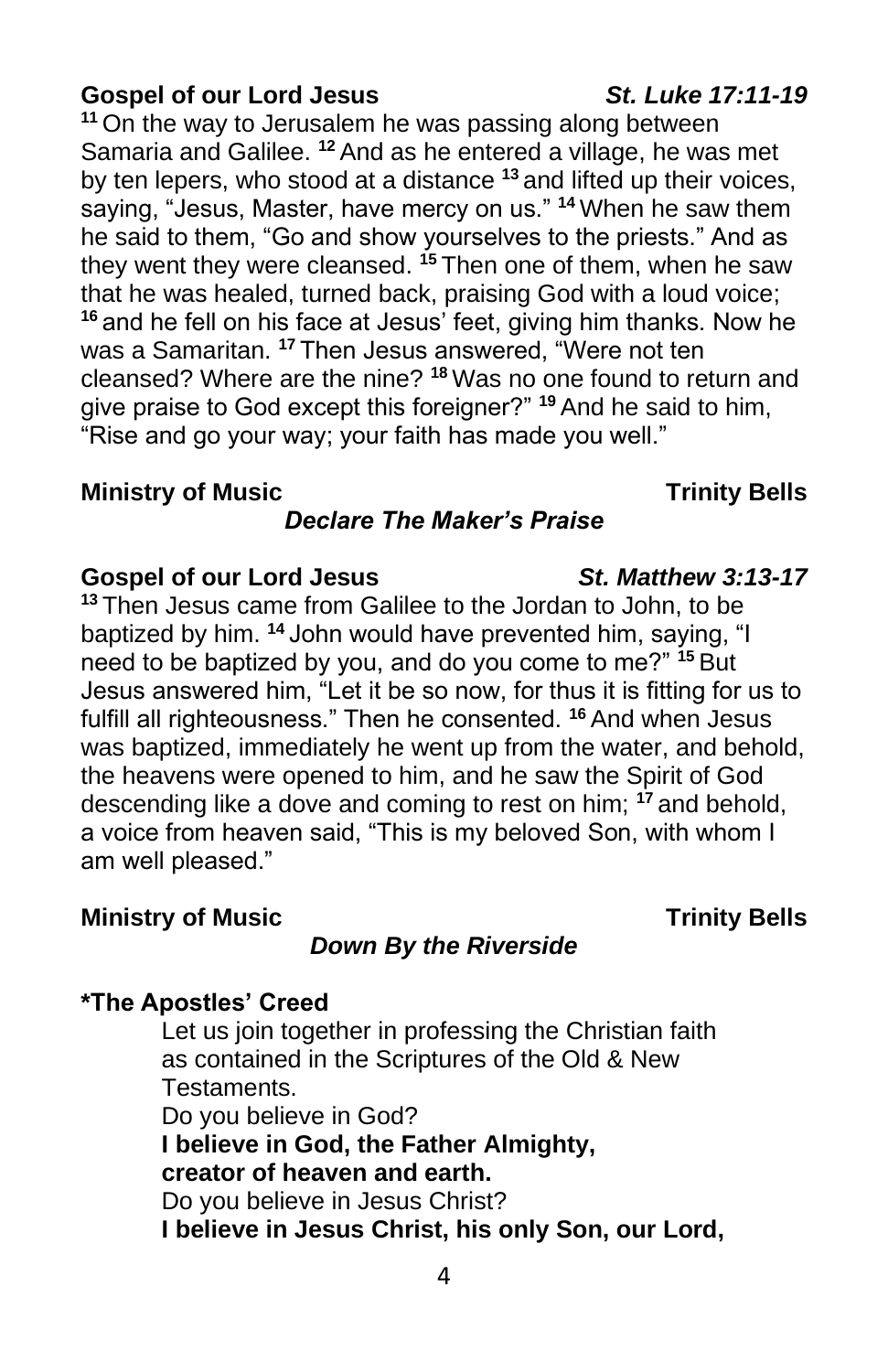**who was conceived by the Holy Ghost, born of the Virgin Mary, suffered under Pontius Pilate, was crucified, died, and was buried; he descended into hades. On the third day he rose again; He ascended into heaven, is seated at the right hand of the Father, and will come again to judge the quick and the dead.** Do you believe in the Holy Ghost?

**I believe in the Holy Ghost, the holy catholic Church, the communion of saints, the forgiveness of sins, the resurrection of the body, and the life everlasting. Amen.**

**The Saints in Action**

**\*Hymn of Dismissal: No. 543**

*When the Roll Is Called Up Yonder*

### **\*Sung Dismissal and Blessing** *Now Unto Him Who Is Able*

Now unto Him who is able to keep you from falling. To make you stand in His presence blameless and with great joy. To the only God our Savior, Jesus Christ our Lord. Be the glory, and the majesty, dominion, and authority. Both now and forevermore, Amen. **Give Him the glory, and the majesty, dominion, and authority. Both now and forevermore, Amen!**

**\*Going Forth**

+ + + + + + +

# **The Saints In Action**

**Wednesdav** 

7:00 p.m. Music Committee Next Sunday – Pentecost Sunday and Holy Communion 8:00 a.m. Worship 9:30 a.m. Worship 9:45 a.m. Sunday School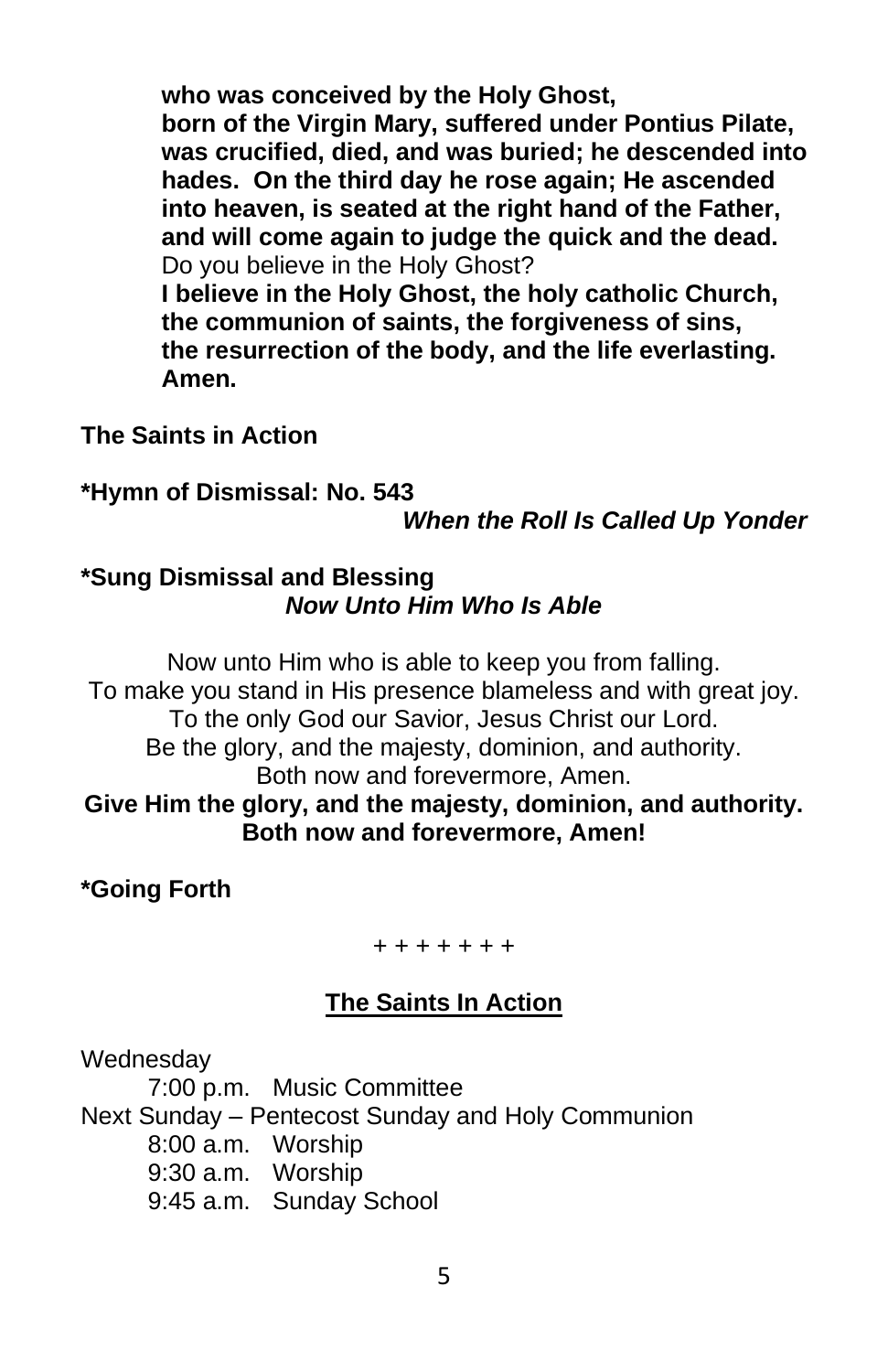**Thank You to the Trinity Bells** for their ministry this year when much of the music program sat dormant – you were able to gather together safely to ring out music. Thank you for the gift of music. We also thank Jeanne Hillegas for her time and talent as our director.

**Graduating Seniors** – We will honor our graduating Seniors [High School and College] om Sunday, June 6<sup>th</sup> at the 9:30 a.m. service. If you have or know of a "graduating senior" please call the church office to provide the information. A gift will be given that day to those whom we recognize here at Trinity.

**Croner Education Loan Fund** – Applications are now available for all college students who would like to seek a "low" interest loan from the Croner Education Fund. Applications will be due to the church office by June  $30<sup>th</sup>$  for the coming academic year. Funds will be disbursed directly to your educational institution.

**Vacation Bible School** will be June 14-18 here at Trinity. This year we will be exploring the story of "Moses!" Amy Clark and Jean Hart are serving as directors. We are seeking "helpers" to guide students groups, crafts, music, and food! Please offer your talents to make this a memorable event of summer 2021! We missed out on VBS last year due to COVID-19, we feel safe enough to engage with the children this summer.

**Children's Clearances –** The Church Office sent out letters requesting updated Children's Clearances. If you received a letter, please fulfill the request as soon as possible. For those helping with VBS if you are not sure if you have a current clearance, please call the church office. Pam has all of the information. THANK YOU!

**Penn West Annual Meeting – June 12** from 9 a.m. to 12 Noon. Our own Tom Croner will complete his two year term as moderator that day. Tom has the distinction of being the ZOOM Moderator of the Conference. There have been no in person meetings of the Conference during his term, all meetings have been conducted by ZOOM. We are seeking 1 person to "attend" via ZOOM for this meeting. The church will cover the costs of registration of \$20.00.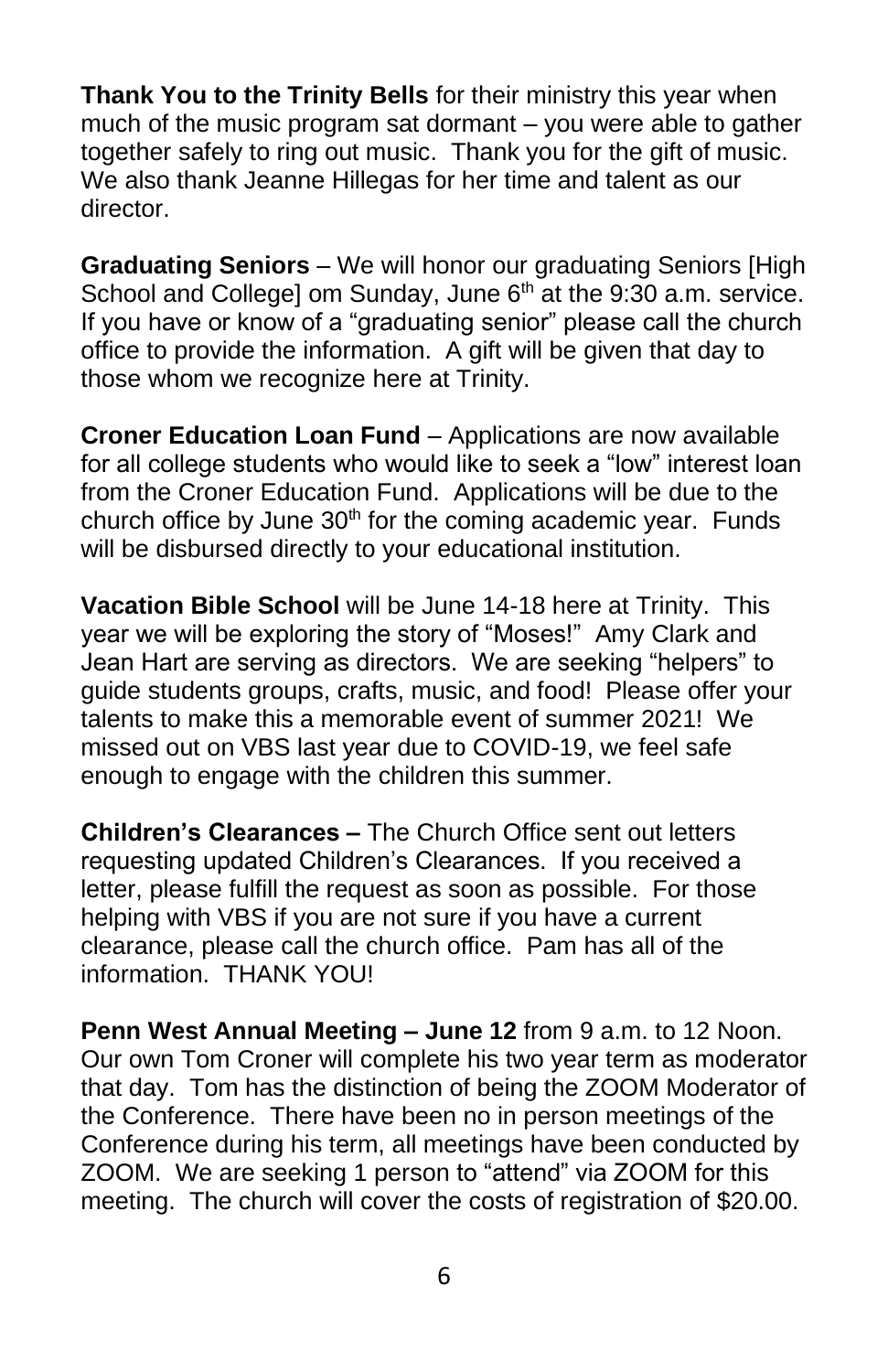Please speak with Pastor Dave or Tom Calvert if you are willing to serve.

# **Consistory Announces Worship and Sunday School**

**Schedule Change. . .** The Consistory has decided that as of Father's Day [June 20<sup>th</sup>] that the following schedule will become Trinity's time of worship and study:

### *9:00 a.m. Sunday Worship 10:10 a.m. Sunday School*

This schedule recognizes that we share our pastor with Zion Lutheran, Meyersdale and allows him time to greet following worship and travel safely to Meyersdale. The schedule change coincides with the Governor's Orders that businesses and other gathering places may now be filled to 100%. We encourage folks to wear their masks, however we will not mandate it. The decision of the Consistory was unanimous in choosing this schedule.

**Church Picnic –** What do you think about having our annual Church Picnic in the Grove on July 18<sup>th</sup>. Let Tom Calvert or one of the HUGS & KISSES moms know your opinion.

**Trinity Celebrates 250 Years** of ministry in 2027. We are starting to think about this celebration and how to commemorate this very special anniversary. Would you be willing to work with a team to create a plan for honoring this anniversary? Speak with Pastor of your interest.

**Many thanks** to Pastor Dave & to all of you at Trinity church for all the cards and calls of concern for Larry. It has meant so much to him (and to me) over the many months in lifting his spirits. Thanks to each and all of you…. **Judy and Larry McCullen**

# **Those Remembered in prayer:**

God's guidance and protection for Armed Forces.

# **Shut Ins:**

Roy Bucher, Helen Diest, Mary Forespring, Cynthia Kelly, Lois Krause, Deb Luteri, Lois Saylor, Dirkje Stellingwerf.